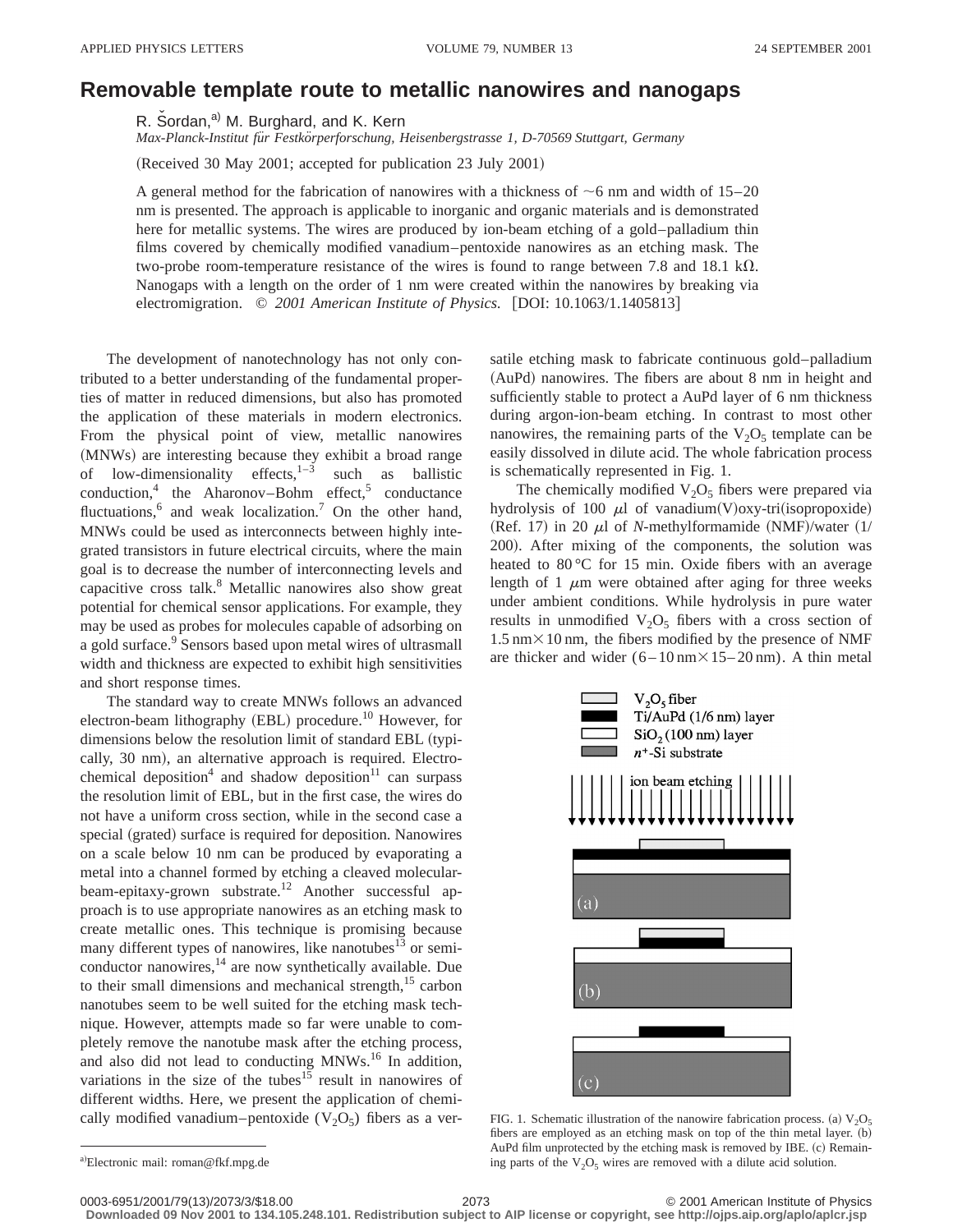

FIG. 2. Atomic-force microscopy (AFM) image of 6-nm-thick AuPd nanowires below AuPd electrodes. While the left-hand pair of electrodes is not connected, the middle pair is connected by one nanowire, and the righthand pair by two nanowires. The AFM height profile along the marked white line is shown at the bottom of the image.

film consisting of a 1-nm-thick Ti adhesion layer and a 6-nm-thick AuPd  $(60/40)$  layer was evaporated onto a 100nm-thick  $SiO<sub>2</sub>$  insulating layer on a Si substrate. Prior to fiber deposition, the AuPd surface was reacted with a 1 mM aqueous solution of 3-aminopropyl-dimethyl $(ethoxy)$ silane for 2 min at room temperature. In this step, positively charged surface groups are created that serve to bind the negatively charged  $V_2O_5$  fibers. An appropriate density of fibers was obtained by immersing the modified substrate into the fiber solution for 10 s, followed by rinsing with pure water and blowing dry with argon. Subsequent to argon-ionbeam etching (IBE), (for 10 s with an acceleration voltage of  $200$  V), the remaining parts of the oxide wires were completely removed by immersion in 5% HCl solution for 15 min. To make electrical contacts, four AuPd electrodes, 15 nm in thickness and separated by 120 nm, were defined on each substrate by EBL.

An atomic-force microscopy (AFM) image of one of the investigated samples is depicted in Fig. 2. The AFM section profile along the white line at the bottom reveals that the wire heights range between 6 and 8 nm. The long wire in the lower half of the image is 1.5  $\mu$ m long and 15 nm in width, as determined by scanning electron microscopy. This wire connects the three electrode lines on the right side, whereas for the left electrode pair, there exists no nanowire connection. Two-probe transport measurements were performed in air at room temperature in a bias range  $\pm 100$  mV. The resistance of the left-hand electrode pair is too high to be measured, which demonstrates that the parts of the thin metal layer, which remained unprotected by the etching mask, were successfully removed. For the middle electrode pair, a resistance of 8.4 k $\Omega$  was found, while the right pair showed a smaller value of 6.4 k $\Omega$  due the presence of a second con-**Downloaded 09 Nov 2001 to 134.105.248.101. Redistribution subject to AIP license or copyright, see http://ojps.aip.org/aplo/aplcr.jsp**



FIG. 3. (a) Breaking characteristics of three different AuPd nanowires produced in two different series. Curves are denoted by the resistance that corresponds to the flat region. (b) Scanning electron microscope (SEM) image of a nanowire after breaking. The gap is encircled. An additional SEM image taken from a different angle revealed the interruption at the same spot.

nection via the shorter wire in the upper region. The majority of the investigated single-wire connections showed a resistance in the range between 7.8 and 18.1 k $\Omega$ . Although these values are close to the resistance quantum  $h/(2e^2)$  $=12.9 \text{ k}\Omega$ , electrical transport in these nanowires is unlikely to be ballistic because the wires, consisting of evaporated metal, do not have an ordered crystalline structure.

Four-probe measurements were also performed under the same conditions. In all cases, the four-probe resistance was found to be between  $1/3$  and  $1/2$  of the total (two-probe) resistance. The residual resistance is due to the contact resistance between the fibers and electrodes, and the series resistance of electrodes themselves (typically,  $\sim$ 4 k $\Omega$ ). The studied MNWs exhibit fully metallic behavior with no observable dependence of both the two- and four-probe resistances on the applied back-gate voltage (for up to  $\pm 100$ ) V). No change of the wire resistance has been detected after their storage for several weeks. They are able to sustain voltages up to  $0.8$  V (corresponding to a current density of  $10^{12}$  A/m<sup>2</sup>) without any apparent damage or change in resistance, but they are very sensitive to electrostatic discharge.

MNWs can be broken by electromigration which is the thermally induced motion of metal ions due to the presence of a high current density inside the structure. This process is the main cause of failure in commercial electronic circuitry,<sup>18</sup> however, it has also been used to produce nanogaps.<sup>19</sup> The main advantage of using MNWs to produce nanogaps is the possibility of creating gaps with the same cross section as the MNWs. The nanoscaled cross section of the gap may eventually allow the attachment of only one molecule between the two parts of the MNW and, therefore, the creation of a single-molecule transistor.<sup>20</sup> The breaking characteristics of MNWs are shown in Fig.  $3(a)$ . The wires were biased with a voltage, ramped from zero with a rate of 0.5 mV/s. Electromigration took place above 0.8 V, and the wires finally